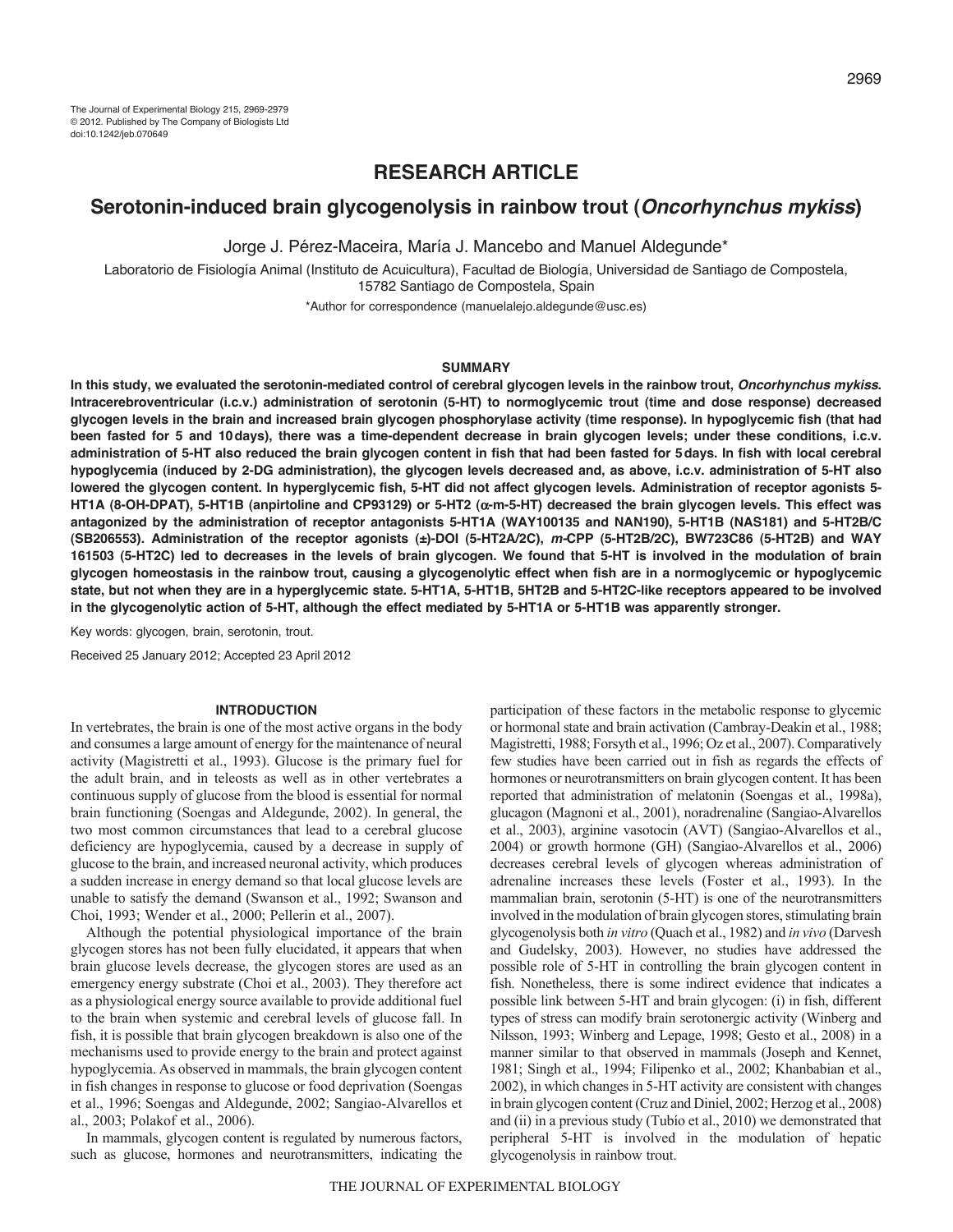## 2970 The Journal of Experimental Biology 215 (17)

In this context, we hypothesized that, as in mammals, 5-HT may be involved in the mechanisms that control energy homeostasis in the fish brain and thus participate in the modulation of brain glycogen levels. To test our hypothesis, we investigated the following: (i) the effect of 5-HT on brain glycogen levels under different physiological conditions – normoglycemia, fasting-induced hypoglycemia, cerebral hypoglycemia induced by administration of 2-DG, and hyperglycemia – given that in rainbow trout the homeostatic system for brain glucose metabolism is more sensitive to hypoglycemia than hyperglycemia (Soengas and Aldegunde, 2004), (ii) the effect of 5-HT on the activity of the enzyme glycogen phosphorylase (GPase), which is one of the key enzymes of glycogenolysis, and (iii) the serotonin receptors involved in the above.

#### **MATERIALS AND METHODS Animals**

Immature rainbow trout (*Oncorhynchus mykiss* Walbaum; body mass, 70–90 g) were obtained from a commercial trout farm (Soutorredondo, Noia, NW Spain) and transported to the experimental aquarium in the Faculty of Biology (Universidad de Santiago de Compostela). Fish were acclimated in 300litre tanks for at least 4weeks in running dechlorinated water (temperature  $13\pm1\degree$ C, pH 6.7 $\pm$ 0.3) with continuous aeration, and maintained under a 12h:12h light:dark photoperiod (lights on at 08:00h). Fish were fed to satiety once daily, in the morning (at 10:00h), with commercial dry pellets and were not fed in the 24h prior to experiments. All experiments were carried out in the morning to avoid possible effects of circadian variations. Fish were anesthetized before handling, injection or sampling, with 2-phenoxyethanol  $(0.5 \text{ ml}^{-1})$ . The experiments comply with the Guidelines of the European Union Council (2010/63/EU) for the use of laboratory animals and are in accordance with local national guidelines (decree 1201/2005, BOE 252) for animal experimentation.

## **Drugs used and drug administration**

Serotonin (5-hydroxytryptamine creatinine sulphate), 2-deoxy-Dglucose (2-DG), (±)-DOI hydrochloride (5HT2A/2C receptor agonist) and WAY100135 dihydrochloride (5-HT1A receptor antagonist) were purchased from Sigma Chemical Co. (St Louis, MO, USA). The following drugs were obtained from Tocris (Cookson, Bristol, UK): 8-hydroxy-DPAT hydrobromide (8-OH-DPAT; 5-HT1A receptor agonist), NAN190 hydrobromide (5-HT1A receptor antagonist), anpirtoline hydrochloride (5-HT1B receptor agonist), CP93129 dihydrochloride (5-HT1B receptor agonist),  $NAS-181$  (5-HT1B receptor antagonist),  $\alpha$ -methyl-5hydroxytryptamine maleate ( $\alpha$ -m-5-HT; 5-HT2 receptor generic agonist), *m*-CPP hydrochloride (5-HT2B/2C receptor agonist), SB206553 hydrochloride (5-HT2B/2C receptor antagonist), WAY161503 hydrochloride (5-HT2C receptor agonist) and BW723C86 hydrochloride (5-HT2B receptor agonist).

Glucose, 2-DG, 5-HT and 5-HT agonists and antagonists were dissolved in saline (SAL; 0.6% w/v NaCl), except for BW723C86, which was initially dissolved in DMSO, and 8-OH-DPAT and NAN190, which were initially dissolved in ethanol. In every case, the desired final concentration was achieved by dissolving the corresponding solution in SAL (the final DMSO content was 15% and the final ethanol content was 1–15% for 8-OH-DPAT and 3% for NAN190; VEH, vehicle). Drug solutions were administered by intraperitoneal  $(i.p.)$  injection in  $300 \mu l$  of saline, or intracerebroventricular  $(i.c.v.)$  injection in  $2\mu$  of saline or VEH per fish, as previously described (Aldegunde and Mancebo, 2006; Tubío et al., 2010). Briefly, i.c.v. administration was carried out with a

10ul Hamilton microsyringe and a 25 gauge needle. For i.c.v. administration, each fish was placed dorsal-side upwards and the tissue covering the skull was removed by scraping, to facilitate rapid visualization of the injection point, on the midline at the level of the anterior point of union of the lobes of the optic tectum. A small hole was made at this point (with a 25 gauge needle) and, immediately after the needle was placed in the hole, leading to the third ventricle at the level of the preoptic nuclei, the microsyringe was held in place while the  $2\mu$ l dose was infused slowly; the needle was then held in position for 5–10s to allow for clearance.

#### **Effect of i.c.v. administration of 5-HT on brain glycogen levels and GPase activity**

In the first part of the study, a group of experiments (Experiments 1–5) were carried out to investigate the action of 5-HT on brain glycogen levels in fish under different conditions of glycemia. Doses and times were chosen on the basis of the results of previous studies carried out in our laboratory (Ruibal et al., 2002; Tubío et al., 2010).

Experiment 1 was carried out to study the effect of 5-HT on brain glycogen levels in normoglycemic fish. Initially, we conducted a dose–response study using the following doses of 5-HT: 0, 5.12, 12.8, 32, 80 and  $200 \mu g kg^{-1}$ . The fish were decapitated and the brain removed from each fish 60min after i.c.v. administration of 5-HT  $(N=10$  fish per dose). A time–response study was then conducted, to examine the effect of the i.c.v. administration of a dose of 5-HT  $(12.8 \mu g kg^{-1})$ ; in this case, the brains were removed 20, 60, 120 and 180 min after administration of the 5-HT ( $N=8-10$  fish per group and time).

Experiment 2 was carried out with hypoglycemic fish, in which the hypoglycemia was induced by fasting for 5 or 10days. A dose of 5-HT ( $12.8 \mu$ g $kg^{-1}$ ) was administered i.c.v. Brain samples were obtained 60 min after administration  $(N=8-10$  fish per group and time) for analysis of brain glycogen content. In Experiment 3, local cerebral hypoglycemia was induced in normoglycemic fish by i.c.v. administration of 2-DG. Three treatments were established: (1) SAL, (2) 2-DG  $(300 \mu g kg^{-1})$  and  $(3)$  2-DG  $(300 \mu g kg^{-1})$  + 5-HT  $(12.8 \mu g kg^{-1})$  (in this case, both drugs were administered together, by the i.c.v. route). Brain samples were removed after 120min for later determination of glycogen levels ( $N=8-10$  fish per group).

In Experiment 4, hyperglycemia was induced in fish by i.p. administration of glucose ( $500 \text{ mg}\text{ kg}^{-1}$  in  $300 \mu$ ). Two treatments were administered: (1) glucose  $(500 \text{mgkg}^{-1}, i.p.) + SAL$  (i.c.v.) and (2) glucose  $(500 \text{ mg} \text{ kg}^{-1}$ , i.p.) + 5-HT  $(12.8 \text{ µg} \text{ kg}^{-1}$ , i.e.v.). Intracerebroventricular administration of the corresponding drug was performed immediately after i.p. administration of glucose (anesthetized fish). Brain samples were removed 0, 30, 60 and 120min after treatment  $(N=8-10$  fish per bar) for analysis of glycogen levels.

The aim of Experiment 5 was to investigate the effect of 5-HT on GPase activity in normoglycemic fish. Two treatments were considered: (1) SAL (i.c.v.) and (2)  $5-HT$  (12.8  $\mu$ g kg<sup>-1</sup>, i.c.v.). Brain samples were removed 20, 60, 120 and 180min after drug administration  $(N=6-7$  fish per bar) for determination of enzyme activity.

#### **Effect of i.p. and/or i.c.v. administration of different pharmacological agents**

Another set of experiments (Experiments 6–13) was conducted in order to determine the possible involvement of 5-HT1 and 5-HT2 receptors in the glycogenolytic effect of 5-HT. Bearing in mind that there are no drugs specifically designed for serotonergic receptors on fish, this study was carried out using serotonergic agonists and antagonists designed for mammals. As most of the drugs were being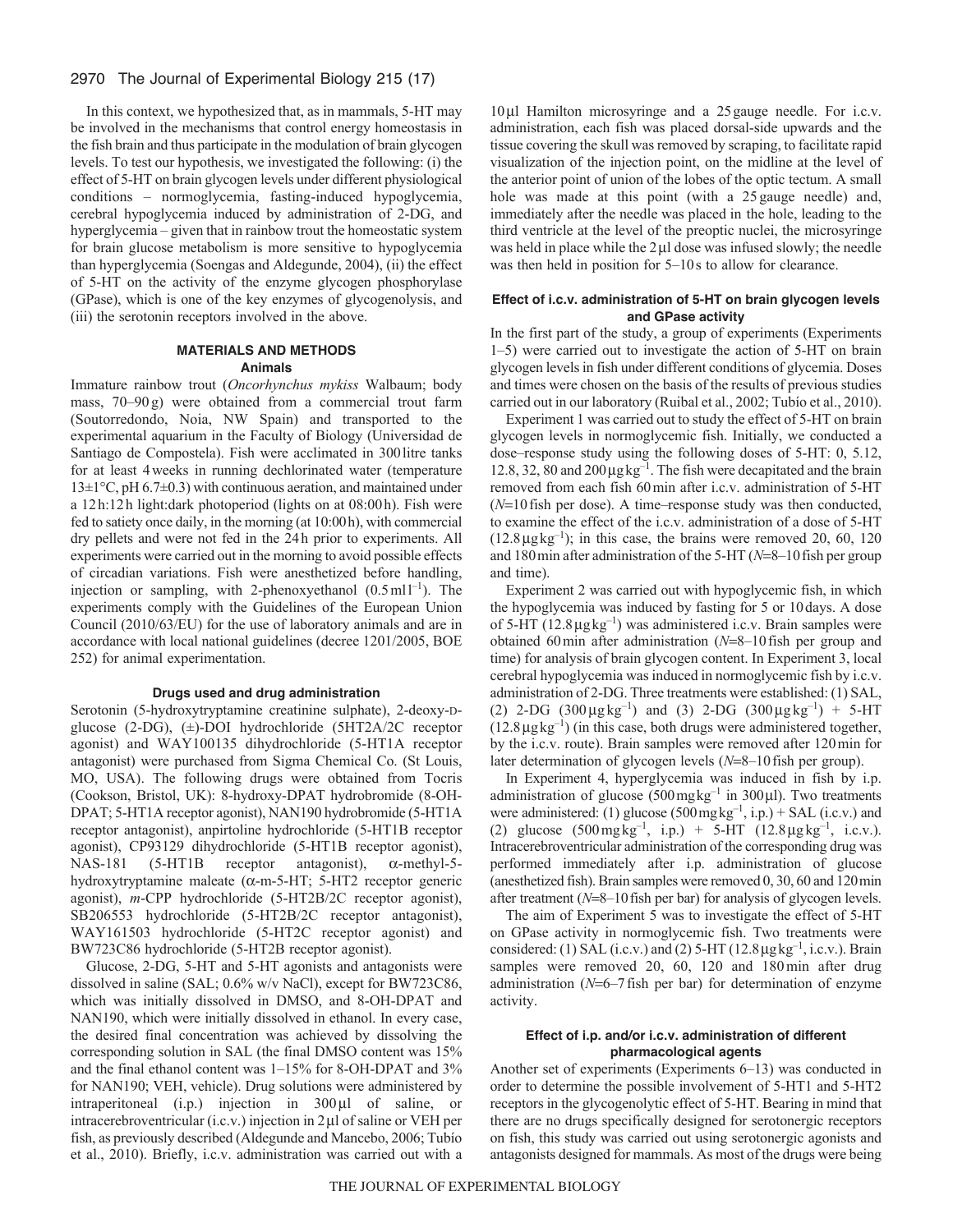used for the first time in fish (rainbow trout), the doses used were based on those used in mammals (Papp and Willner, 1991; Swedberg et al., 1992; Ichikawa and Meltzer, 1995; Ochi and Goto, 2000; Schreiber et al., 2000; Rodriguez de Fonseca et al., 2001; Ahlander-Lüttgen et al., 2003; De Deurwaerdere et al., 2004; Ginawi et al., 2005; Egashira et al., 2007).

Experiments 6 and 7 were carried out to study the possible involvement of the 5-HT1A receptor subtype in the glycogenolytic action of 5-HT. The 5-HT1A receptor agonist 8-OH-DPAT was administered i.p. In Experiment 6, two treatments were established: (1) VEH and (2) 8-OH-DPAT (0.1, 0.5 and  $1 \text{ mgkg}^{-1}$ ). The brains were removed for later determination of glycogen 0, 30, 60, 90 and 150 min after i.p. injection  $(N=9-10)$  fish per group). In Experiment 7, the effect of the i.p. administration of two different 5-HT1A antagonists, WAY100135 and NAN190, on the glycogenolytic action of 8-OH-DPAT was evaluated. The following treatments were administered: (1) SAL + VEH, (2) SAL + 8-OH-DPAT (1 mg kg<sup>-1</sup>), (3) WAY100135 (3 mg kg<sup>-1</sup>) + 8-OH-DPAT ( $1 \text{ mgkg}^{-1}$ ), (4) VEH + VEH, (5) VEH + 8-OH-DPAT  $(1 \text{ mg kg}^{-1})$  and  $(6)$  NAN190  $(3 \text{ mg kg}^{-1})$  + 8-OH-DPAT  $(1 \text{ mg kg}^{-1})$ . In this experiment, brains were removed from the fish 150min after i.p. injection of the agonist. The time between administration of the antagonist and the agonist was 30min  $(N=8-10$  fish per group).

Experiments 8 and 9 were carried out to investigate the role of the 5-HT1B subtype receptors on the glycogenolytic action of 5- HT. Two 5-HT1B agonists, anpirtoline and CP93129, were used, and both were administered i.p. Different treatments were established: (1) SAL, (2) anpirtoline (0.5, 1 and  $2 \text{ mgkg}^{-1}$ ), (3) SAL and (4) CP93129 (0.5, 1.5 and  $5 \text{ mgkg}^{-1}$ ). In all cases, the brains were removed for later determination of glycogen 30, 90 and 150min after the i.p. injection  $(N=9-10)$  fish per group). In Experiment 9, the effect of the 5-HT1B antagonist NAS-181 on the glycogenolytic action of anpirtoline or CP93129 was evaluated. Different treatments were administered: (1)  $SAL + SAL$ , (2)  $SAL + amplitude$  $(2 \text{ mgkg}^{-1})$ , (3) NAS-181 (4 and 8 mg kg<sup>-1</sup>) + anpirtoline (2 mg kg<sup>-1</sup>), (4) SAL + SAL, (5) SAL + CP93129 (5 mg kg<sup>-1</sup>) and (6) NAS-181  $(4 \text{ and } 8 \text{ mg kg}^{-1}) + \text{CP}93129 \text{ (5 mg kg}^{-1})$ . In these experiments, the brains were removed from the fish 90 and 150min after i.p. injection of the agonist. The time between the first (antagonist) and second (agonist) injection was  $30 \text{min}$  ( $N=8-10$  fish per group).

Experiments 10–13 were carried out to study the possible involvement of 5-HT2 receptors. In Experiment 10, the 5-HT2 generic receptor agonist  $\alpha$ -m-5-HT was administered i.c.v. Two treatments were established: (1) SAL and (2)  $\alpha$ -m-5-HT (10 and  $30 \mu g kg^{-1}$ ). The brains were removed 30, 90 and 150 min after i.c.v. injection  $(N=8-10$  fish per group) for later determination of glycogen. Experiment 11 was carried out to investigate the effect of the 5-HT2B/C antagonist SB206553 on the glycogenolytic action of  $\alpha$ -m-5-HT. The following treatments were administered: (1) SAL  $(i.p.) + SAL$  (i.e.v.), (2) SAL +  $\alpha$ -m-5-HT (10µg kg<sup>-1</sup>, i.e.v.) and (3) SB206553 (4 and  $8 \text{ mg}\,\text{kg}^{-1}$ , i.p.) +  $\alpha$ -m-5-HT (10 $\mu$ g $\text{kg}^{-1}$ , i.c.v.). Brain samples were removed from the fish 90min after i.c.v. injection of the agonist. The time between the first (antagonist) and second (agonist) injection was 30 min ( $N=8-10$  fish per group).

In Experiment 12, the agonists 5-HT2A/2C  $[(\pm)$ -DOI] and the 5-HT2B/2C (*m*-CPP) were administered i.p. The groups established were: (1) SAL, (2) (±)-DOI (1 and 3mgkg–1), (3) SAL and (4) *m-*CPP (2 and 5 mg  $kg^{-1}$ ). The brains were removed 30, 90 and 150 min after i.p. injection  $(N=8-10$  fish per group) for later determination of glycogen levels. Finally, in Experiment 13, the agonists 5-HT2B (BW723C86) and 5-HT2C (WAY161503) were administered i.p. Different treatments were established, as follows: (1) VEH, (2) BW723C86 (2 and  $8 \text{ mg}\text{ kg}^{-1}$ ), (3) SAL and (4) WAY161503 (2 and 4mgkg–1). Samples of brain were obtained 30 and 90min after i.p. injection  $(N=8-10$  fish per group) for later determination of glycogen levels.

#### **Tissue sampling and analytical procedures**

Fish were anesthetized with 2-phenoxyethanol  $(0.5 \text{ ml} 1^{-1})$  and killed by decapitation. Brains were quickly removed, frozen in liquid N<sub>2</sub> and stored at –80°C. To analyze brain glycogen levels, tissues were homogenized by ultrasonic disruption in ice-cooled  $0.6 \text{ mol}^{-1}$  $HCIO<sub>4</sub>$  and neutralized with  $1 \text{ mol}^{-1}$  NaHCO<sub>3</sub>. The neutralized homogenate was centrifuged (9000*g* for 2min at 4°C), and samples of the supernatant were used for glycogen analysis. Glycogen levels were assessed by the method of Kepler and Decker (Kepler and Decker, 1974), with minor modifications. Brain glucose obtained after glycogen breakdown was determined enzymatically with a commercial kit (Spinreact, Sant Esteve de Bas, Spain) adapted to a microplate format.

Determination of GPase activity was based on the methods described by Moon et al. (Moon et al., 1989) and Foster et al. (Foster et al., 1993), with minor modifications. Brains were homogenized by ultrasonic disruption in ice-cooled homogenization solution 1:10 (w/v) comprising  $50 \text{ mmol } l^{-1}$ imidazol;  $100 \text{ mmol}^{-1}$  NaF;  $5 \text{ mmol}^{-1}$  EDTA-Na;  $5 \text{ mmol}^{-1}$ EGTA; 0.1 mmol<sup>1-1</sup> PMSF and  $15$  mmol<sup>1-1</sup>  $\beta$ -mercaptoethanol; pH 7.5. The homogenate was centrifuged (9000*g* for 2min at 4°C) and samples of the supernatant were stored at –80°C for further analysis. Total GPase activity was determined in  $50$  mmoll<sup>-1</sup> phosphate buffer (pH 7.0) containing  $0.5 \text{ mmol}^{-1}$  NADP;  $2.5$  mmol<sup>1-1</sup> AMP;  $5.0 \mu$ mol<sup>1-1</sup> glucose-1,6-bisphosphate; PGM 2Utube–1 and G6DPH 5Utube–1. GPase *a* activity was determined using the same solution as before with  $5 \text{ mmol}^{-1}$  caffeine. Caffeine inactivates the inactive, or *b*, form of GPase and thus provides a direct measure of the active, or *a*, form of the enzyme. GPase *a* activity was defined as the activity in the presence of caffeine, and total GPase as activity without caffeine. Protein determination was performed by the method of Bradford (Bradford, 1976). Enzyme activity was expressed as mUmg–1 protein.

#### **Statistical analysis**

All data are presented as means  $\pm$  s.e.m. Statistical significance was evaluated by one-way ANOVA followed by the Student–Newman– Keuls test for multiple comparisons. All analyses were carried out with commercial software (SigmaStat v. 2.0, Systat Software, San Jose, CA, USA).

#### **RESULTS**

In fish that received i.c.v. injections of different doses of 5-HT (0, 5.12, 12.8, 32, 80 and  $200 \mu g kg^{-1}$ ) there was a significant (*P*<0.05) decrease in brain glycogen levels 60min after administration (Fig.1A). There was also a time-dependent (*P*<0.05) decrease (Fig.1B) in brain glycogen levels 20, 60, 120, and 180min after 5- HT administration (12.8  $\mu$ g kg<sup>-1</sup>). No significant variations in brain levels of glycogen were observed in fish injected with saline solution.

Compared with control fish (Fig.2), there was a significant (*P*<0.05) decrease in brain glycogen levels in hypoglycemic fish (Fig.2). After 5days of fasting, administration of 5-HT induced a significant (*P*<0.05) decrease in glycogen levels. This effect was not observed after 10days of fasting. The administration of 2-DG  $(300 \mu g kg^{-1})$  induced a significant ( $P<0.05$ ) decrease in the levels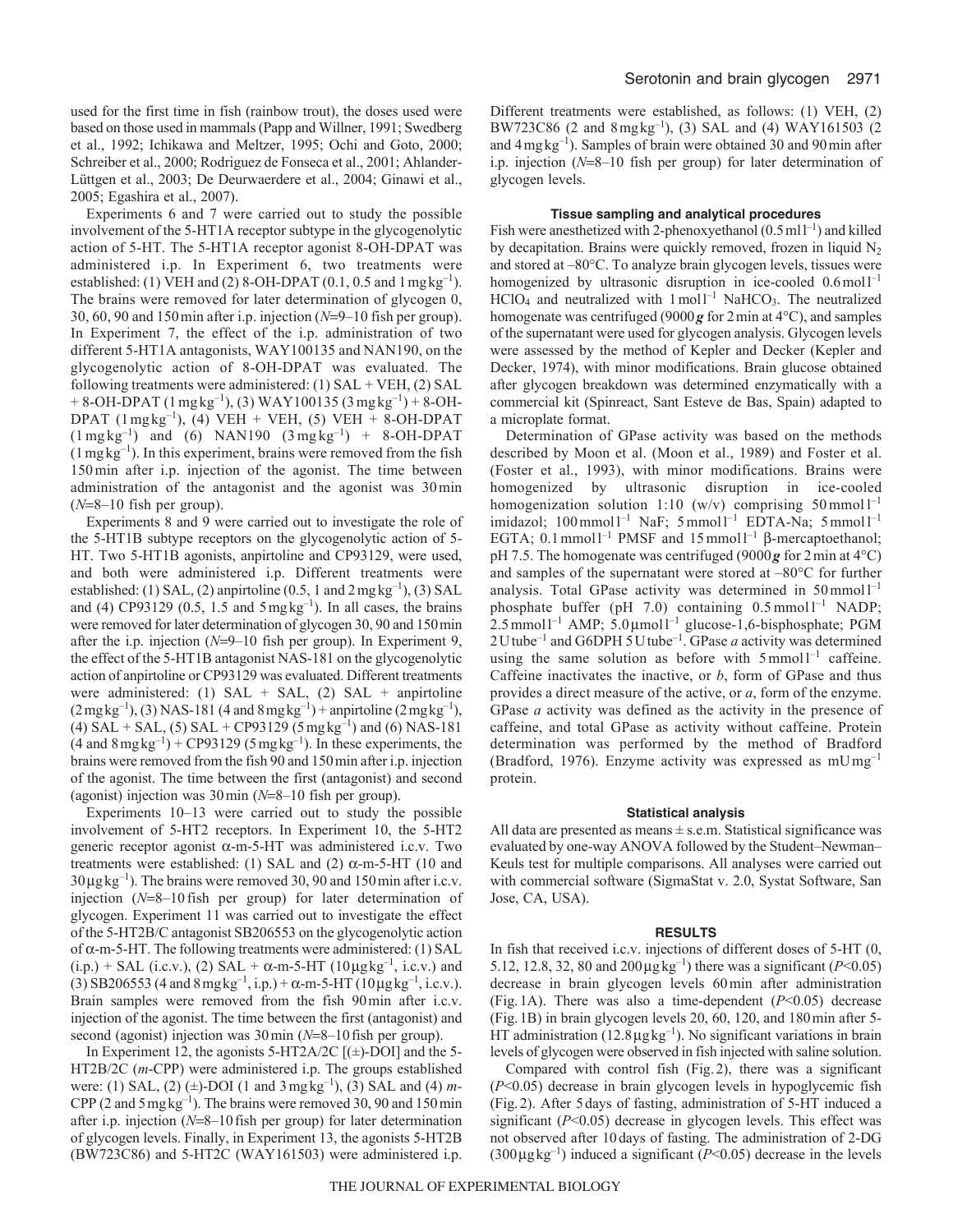

Fig. 1. Effect of intracerebroventricular (i.c.v.) administration of 5-HT on brain glycogen levels in normoglycemic rainbow trout. (A) Brain glycogen levels 60 min after i.c.v. administration of SAL or different doses of 5-HT. Each value is the mean  $\pm$  s.e.m. of 10 fish per group. Asterisks indicate significant differences (P<0.05) relative to the saline control group. (B) Brain glycogen levels at different times after i.c.v. administration of saline or 5-HT  $(12.8 \,\mu g \,\text{kg}^{-1})$ . Each value is the mean  $\pm$  s.e.m. of 8–10 fish per group. Asterisks indicate significant differences (*P*<0.05) relative to the respective saline control. There were no significant differences (*P*>0.05) between the saline control groups. SAL, saline; 5-HT, serotonin.

of brain glycogen (Fig.3). The administration of 5-HT to fish with local brain hypoglycemia (2-DG + 5-HT;  $12.8 \mu$ gkg<sup>-1</sup>) resulted in a significant decrease  $(P<0.05)$  in the glycogen levels relative to the control and to the 2-DG groups.

In the fish in which hyperglycemia was induced by i.p. administration of glucose  $(500 \,\text{mg}\,\text{kg}^{-1})$ , there was no significant variation in the levels of brain glycogen after 30, 60 and 120min administration of 5-HT (12.8  $\mu$ g kg<sup>-1</sup> 5-HT) (Fig. 4). Likewise, there was no significant variation in brain glycogen levels among fish treated only with glucose.

The i.c.v. administration of 5-HT  $(12.8 \mu g kg^{-1})$  produced an increase in GPase activity (total enzyme activity), which was significant (*P*<0.05) 20 and 60min after 5-HT administration (Fig.5). The observed increase in the activity after 120 and 180min was not significant.

The i.p. administration of different doses  $(0.1, 0.5 \text{ and } 1 \text{ mg kg}^{-1})$ of the 5-HT1A receptor agonist 8-OH-DPAT induced decreases in the levels of brain glycogen, which were significant  $(P<0.05)$ 150min after the dose of 0.5mgkg–1 (Fig.6B) and 90 and 150min after administration of the highest dose of  $1 \text{ mgkg}^{-1}$  (Fig. 6C). Pretreatment with antagonists of the 5-HT1A receptor, WAY100135  $(3 \text{ mgkg}^{-1})$  (Fig. 7A) and NAN190  $(3 \text{ mgkg}^{-1})$  (Fig. 7B) blocked the



Fig. 2. Brain glycogen levels 60 min after intracerebroventricular (i.c.v.) administration of saline or 5-HT ( $12.8 \mu$ g kg<sup>-1</sup>) in hypoglycemic rainbow trout. Hypoglycemia was achieved by fasting the animals for 5 or 10 days. Each value is the mean ± s.e.m. of 8–10 fish per group. Asterisks indicate significant differences (*P*<0.05) between fish treated with 5-HT and the respective saline control groups. The same letters indicate significant differences (*P*<0.05) relative to the 0 days control group. SAL, saline; 5-HT, serotonin.

observed decrease in the glycogen levels induced 150min after the injection of the 5-HT1A agonist 8-OH-DPAT  $(1 \text{ mgkg}^{-1})$ . The treatments with the antagonists (WAY100135  $+$  8-OH-DPAT and NAN190 + 8-OH-DPAT) did not result in any significant differences (*P*<0.05) relative to the respective controls.

The i.p. administration of different doses of the 5-HT1B receptor agonists anpirtoline  $(0.5, 1 \text{ and } 2 \text{ mgkg}^{-1})$  and CP93129  $(0.5, 1.5 \text{ m})$ and  $5 \text{ mg}\text{ kg}^{-1}$ ) induced significant ( $P < 0.05$ ) decreases in the levels of brain glycogen (Fig.8). In the first case, significant differences (*P*<0.05) were observed with the highest dose of anpirtoline  $(2 \text{ mgkg}^{-1})$  30, 90 and 150 min after administration, and with the other doses after 150min (Fig.8A). In the case of the agonist CP93129, significant differences (*P*<0.05) were observed 90 and



Fig. 3. Brain glycogen levels 120 min after intracerebroventricular (i.c.v.) administration of saline or 5-HT ( $12.8 \mu$ g kg<sup>-1</sup>) in normoglycemic rainbow trout with local brain hypoglycemia induced by i.c.v. administration of 2-DG  $(300 \,\mu g \,\text{kg}^{-1})$ . Each value is the mean  $\pm$  s.e.m. of 8–10 fish per group. Asterisks indicate significant differences (*P*<0.05) relative to the saline control group. Bars with different letters indicate significant differences (*P*<0.05). SAL, saline; 2-DG, 2-deoxyglucose; 5-HT, serotonin.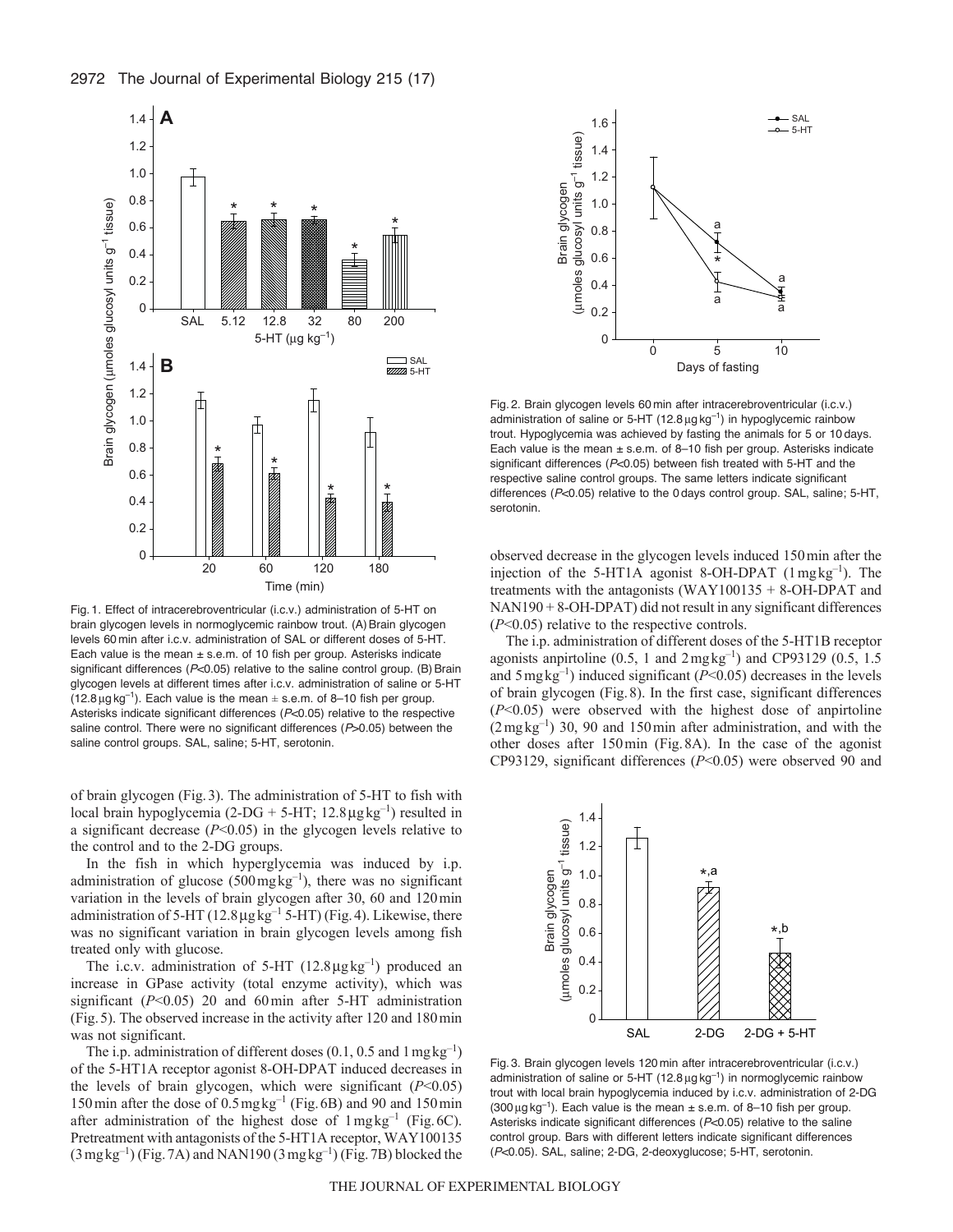

Fig. 4. Brain glycogen levels at different times after intracerebroventricular (i.c.v.) administration of saline or 5-HT (12.8  $\mu$ g kg<sup>-1</sup>) in hyperglycemic rainbow trout. Hyperglycemia was achieved by intraperitoneal (i.p.) administration of glucose (500 mg  $kg^{-1}$ ). Each value is the mean  $\pm$  s.e.m. of 8–10 fish per group. GLU, glucose; SAL, saline; 5-HT, serotonin.

150min after the highest dose of 5mgkg–1 (Fig.8B). Pretreatment with different doses of the 5-HT1B receptor antagonist NAS-181  $(4 \text{ and } 8 \text{ mgkg}^{-1})$  blocked the decrease in the glycogen levels induced 90 and 150min after injection of the 5-HT1B agonists: anpirtoline  $(2 \text{mgkg}^{-1})$  and CP93129 (5 $\text{mgkg}^{-1}$ ) (Fig.9). Administration of antagonist + agonists – NAS-181 + anpirtoline (Fig. 9A) and NAS-181 + CP93129 (Fig.9B) – did not produce significant differences (*P*<0.05) relative to the respective controls. However, administration of NAS-181 + CP93129 (Fig.9B), resulted in incomplete blocking of the agonist effect, as 150min after administration of the agonist, significant (*P*<0.05) differences in brain glycogen levels were observed relative to the control.

The i.c.v. administration of different doses (10 and  $30\mu\text{g}\text{kg}^{-1}$ ) of the 5-HT2 receptor agonist  $\alpha$ -m-5-HT induced significant (*P*<0.05) decreases in the levels of brain glycogen 90min postadministration (Fig.10). At the other times studied (30 and 150min),



Fig. 5. Brain glycogen phosphorylase (GPase) at different times after intracerebroventricular (i.c.v.) administration of saline or  $5-HT$  (12.8  $\mu$ g kg<sup>-1</sup>) in normoglycemic rainbow trout. Glycogen phosphorylase activity is expressed in mU mg<sup>-1</sup> protein. Each value is the mean  $\pm$  s.e.m. of 6-7 fish per group. Asterisks indicate significant differences (*P*<0.05) relative to the respective saline control group. There were no significant differences (*P*>0.05) between saline control groups. SAL, saline; 5-HT, serotonin.



OH-DPAT (5-HT1A receptor agonist) on brain glycogen levels. (A) Effect of 0.1 mg kg<sup>-1</sup> 8-OH-DPAT; (B) effect of 0.5 mg kg<sup>-1</sup> 8-OH-DPAT; and (C) effect of 1 mg kg<sup>-1</sup> 8-OH-DPAT. Brain glycogen levels were measured 0, 30, 60, 90 and 150 min after administration of 5-HT agonist or vehicle. Each value is the mean  $\pm$  s.e.m. of 9-10 fish per group. Asterisks indicate significant differences ( $P<0.05$ ) relative to the respective control group. VEH, vehicle; 8-OH-DPAT, 8-hydroxy-DPAT hydrobromide.

the decreases were not significant. Pretreatment with different doses of the 5-HT2B/2C receptor antagonist SB206553 (4 and  $8 \text{ mg}\text{ kg}^{-1}$ ) blocked the decrease in the glycogen levels induced 90min after the injection of the agonist  $\alpha$ -m-5-HT (10µgkg<sup>-1</sup>) (Fig. 11). In other words, treatment with antagonist + agonist (SB206553 +  $\alpha$ -m-5-HT) did not result in significant differences (*P*<0.05) between these groups and their respective controls.

The i.p. administration of different doses of the 5-HT2A/2C receptor agonist  $(\pm)$ -DOI (1 and 3mgkg<sup>-1</sup>) and the 5-HT2B/2C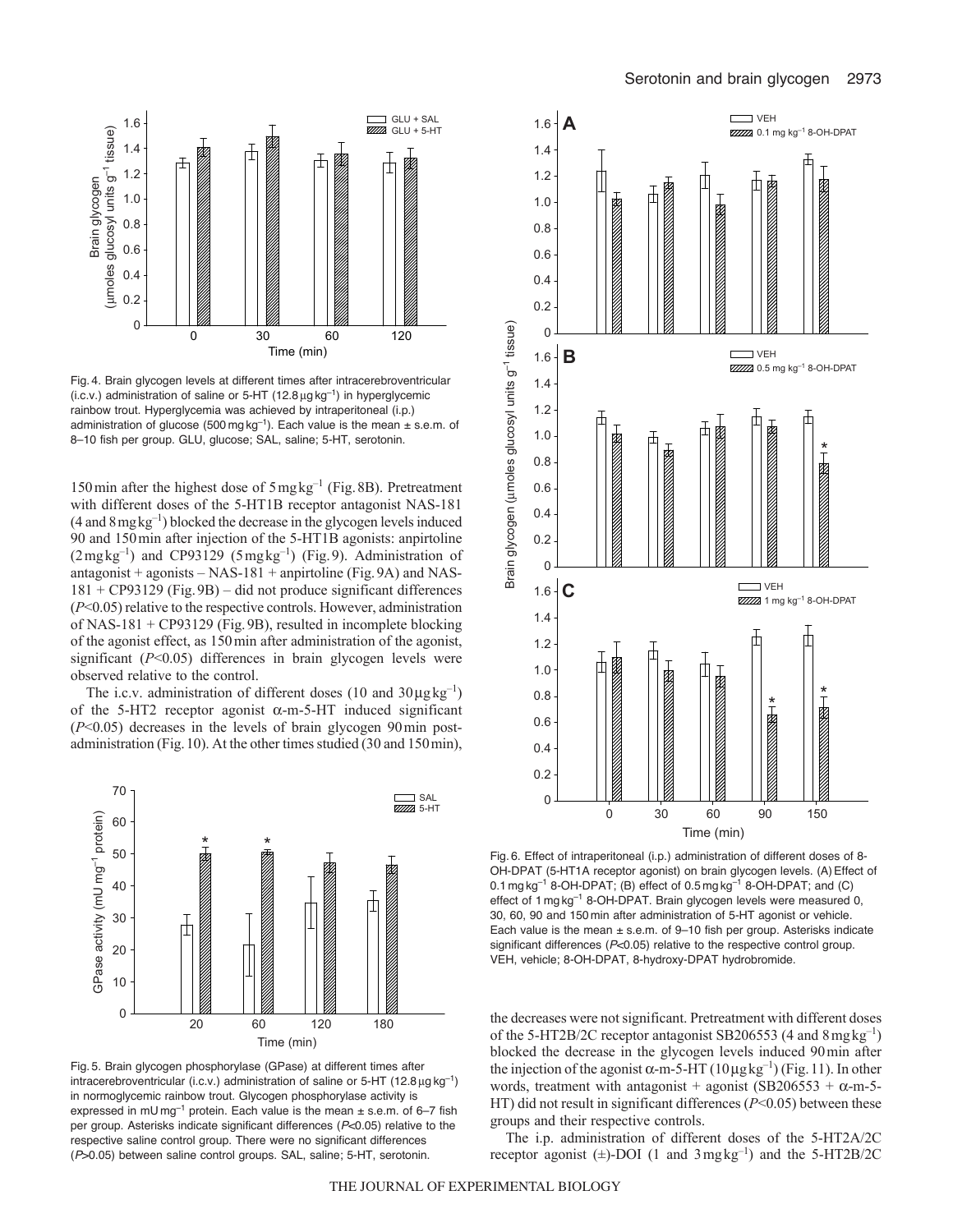

Fig. 7. Effects of NAN190 and WAY100135 (5-HT1A receptor antagonists) on the glycogenolytic action of the 5-HT1A receptor agonist 8-OH-DPAT  $(1 \text{ mg kg}^{-1})$ . (A) Effect of pretreatment with WAY100135  $(3 \text{ mg kg}^{-1})$ ; (B) effect of pretreatment with NAN190  $(3 \text{ mg kg}^{-1})$ . WAY100135 and NAN190 were administered intraperitoneally (i.p.) 30 min before the 5-HT1A agonist, and the brain glycogen was measured 150 min after i.p. administration of the agonist. Each value is the mean  $\pm$  s.e.m. of 8-10 fish per group. Asterisks indicate significant differences (*P*<0.05) relative to the control group. VEH, vehicle; 8-OH-DPAT, 8-hydroxy-DPAT hydrobromide; NAN190, NAN190 hydrobromide; WAY100135, WAY100135 dihydrochloride; SAL, saline.

receptor agonist *m*-CPP (2 and 5mgkg<sup>-1</sup>) induced significant (*P*<0.05) decreases in the levels of brain glycogen (Fig.12); in the first case, with the agonist  $(\pm)$ -DOI (Fig. 12A), only 90 min after the highest dose of 3mgkg–1, and in the case of the other agonist  $m$ -CPP, 30 and 90 min after the highest dose of 5 mg kg<sup>-1</sup> (Fig. 12B).

The i.p. administration of different doses of the 5-HT2B receptor agonist BW723C86 (2 and 8mgkg–1) and the 5-HT2C receptor agonist WAY161503 (2 and  $4 \text{ mgkg}^{-1}$ ) induced decreases in the levels of brain glycogen (Fig. 13). With the agonist 5-HT2B (BW723C86), the decreases were significant (*P*<0.05) 90min after administration of both doses and 30min after administration of the highest dose of  $8 \text{ mg} \text{ kg}^{-1}$  (Fig. 13A). In the case of the agonist 5-HT2C (WAY161503), significant differences were observed 90min after administration of the highest dose of  $4 \text{ mg}\text{ kg}^{-1}$  (Fig. 13B).

#### **DISCUSSION**

#### **Serotonin modulates brain glycogenolysis**

In the mammalian brain, glycogen content is under dynamic control by neurotransmitters, hormones and local glucose concentration (Brown and Ransom, 2007). The results reported in the present study show that the glycogen content of the fish brain is controlled by 5- HT. Nevertheless, this serotonergic control only occurs under normoglycemic and hypoglycemic conditions and not during hyperglycemia. To our knowledge, the present study is the first to provide direct experimental evidence of glycogenolytic control by an aminergic neurotransmitter in a teleost brain.

The results show that under normoglycemic conditions, central administration of 5-HT induced a significant decrease in brain glycogen levels, as observed in mammals (Quach et al., 1982; Poblete and Azmitia, 1995; Darvesh and Gudelsky, 2003), allowing us to suggest that activation of glycogenolysis had occurred. This was confirmed by testing whether 5-HT increased the activity of GPase, the key enzyme controlling the rate of glycogenolysis. This result is also fully consistent with that observed in mammals, in which it has been observed that 5-HT stimulates GPase activity in astroglia-rich primary cultures (Poblete and Azmitia, 1995). It is



Fig. 8. Effects of intraperitoneal (i.p.) administration of different doses of anpirtoline and CP93129 (5-HT1B receptor agonists) on brain glycogen levels. (A) Effect of anpirtoline at 0.5, 1 and  $2 \text{ mg kg}^{-1}$ ; (B) effect of CP93129 at 0.5, 1.5 and 5 mg kg–1. Brain glycogen levels were measured 30, 90 and 150 min after 5-HT1B agonists or saline. Each value is the mean ± s.e.m. of 9–10 fish per group. Asterisks indicate significant differences (*P*<0.05) relative to the respective saline control group. CP93129, CP93129 dihydrochloride; SAL, saline.

clear that in the brain of rainbow trout the decrease in brain glycogen content by 5-HT is mainly due to its action on GPase activity [some effect on the glycogen synthetase activity cannot be ruled out]. The fact that the central 5-HT does not alter plasma glucose levels (Tubío et al., 2010) rules out the possibility that the decrease in cerebral glycogen may be associated with changes in cerebral glucose availability, resulting in direct action of 5-HT on brain cells that produce glycogen.

Taking into consideration that cerebral hypoglycemia is one of the main causes of mobilization of brain glycogen deposits (Choi et al., 2003), some experiments were previously performed in salmonids subjected to a period of fasting, which is known to cause marked hypoglycemia and to induce a mobilization of brain glycogen stores (Soengas et al., 1996; Soengas et al., 1998b; Ruibal et al., 2002). We first observed a decrease in the level of brain glycogen storage of the order of 36% and 70% after 5 and 10days of fasting, respectively. These data show that in trout, as in mammals, peripheral hypoglycemia will lead to a decrease in brain glycogen levels (Herzog et al., 2008) and the subsequent activation of brain glycogenolysis (Choi et al., 2003). We then observed that, under conditions of hypoglycemia and low levels of brain glycogen, administration of 5-HT also induced glycogenolysis, although the level was not significant at 10days. The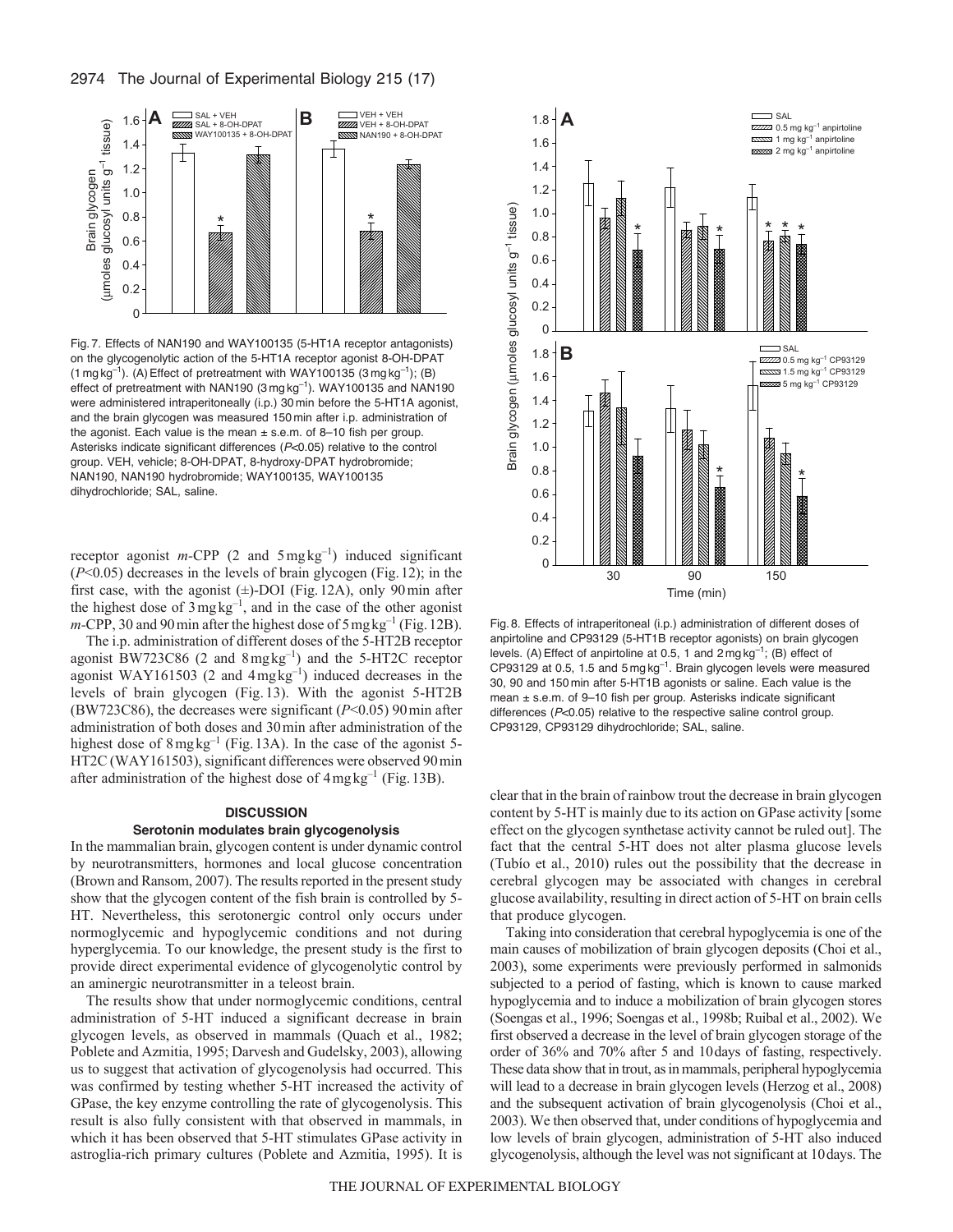

Fig. 9. Effect of NAS-181 (5-HT1B receptor antagonist) on the glycogenolytic action of the 5-HT1B receptor agonists anpirtoline  $(2 \text{ mg kg}^{-1})$  and CP93129  $(5 \text{ mg kg}^{-1})$ . (A) Effect of pretreatment with NAS-181 (4 and 8 mg kg<sup>-1</sup>) on the action of anpirtoline; (B) effect of pretreatment with NAS-181 (4 and  $8 \text{ mg kg}^{-1}$ ) on the action of CP93129. The antagonist NAS-181 was administered intraperitoneally (i.p.) 30 min before the 5-HT1B agonists, and the brain glycogen content was measured 90 and 150 min after i.p. administration of the agonist. Each value is the mean  $\pm$  s.e.m. of 8–10 fish per group. Asterisks indicate significant differences (*P*<0.05) relative to the respective saline control group. Different letters on the bars indicate significant differences (*P*<0.05). CP93129, CP93129 dihydrochloride; SAL, saline.

latter was probably because, under these circumstances, the depletion of brain glycogen stores prior to the administration of 5-HT was sufficiently large (a decrease of 70%) so that the glycogenolytic action was not detected. The results of this experiment were confirmed in another series of experiments with normoglycemic fish, in which local cerebral glycemia was induced by i.c.v. administration of 2-DG (Soengas and Aldegunde, 2004). Under these circumstances, a decrease in 2-DG-dependent brain glycogen levels was observed, and the low levels were again reduced by the action of 5-HT. These results clearly indicate that the glycogenolytic action of 5-HT also takes place under those conditions in which glycogen plays its most important role in providing energy substrates, i.e. when there is a decrease in cerebral glucose as a result of peripheral inputs or a local deficit. It is known that different brain areas are targets of stress and stress hormones (McEwen, 2007), causing changes in levels of brain glycogen (Cruz and Diniel, 2002; Herzog et al., 2008). Because different types of stress lead to changes in the serotonergic activity in both mammals (Morgan and Rudeen, 1976; Joseph and Kennett, 1981; Singh et al., 1994; Filipenko et al., 2002; Khanbabian et al., 2002) and fish (Winberg and Nilsson, 1993; Winberg and Lepage, 1998), the results allow us to hypothesize that in rainbow trout this



Fig. 10. Effect of the intracerebroventricular (i.c.v.) administration of different doses (10 and 30  $\mu$ g kg<sup>-1</sup>) of  $\alpha$ -m-5-HT (5-HT2 generic receptor agonist) on brain glycogen levels. Brain glycogen levels were measured 30, 90 and 150 min after administration of 5-HT2 agonist or saline. Each value is the mean ± s.e.m. of 8–10 fish per group. Asterisks indicate significant differences (*P*<0.05) relative to the respective saline control group. SAL, saline;  $\alpha$ -m-5-HT,  $\alpha$ -methyl-5-hydroxytryptamine maleate.

neurotransmitter may be involved in the mobilization of brain glycogen deposits during situations of stress.

In the rainbow trout, ingestion of a carbohydrate-rich meal or administration of glucose results in prolonged hyperglycemia (Cowey et al., 1977; Blasco et al., 1996; Baños et al., 1998), in a similar way to that observed in mammals with non-insulin-dependent diabetes (Moon, 2001). In light of this, we were interested in studying the action of 5-HT under conditions of acute hyperglycemia induced by the administration of glucose (Ruibal et al., 2002). The results were clear-cut: (i) the administration of glucose did not induce an increase in the cerebral levels of glycogen and (ii) the administration of 5-HT



Fig. 11. Effect of intrapertoneal (i.p.) administration of different doses (4 and 8 mg kg–1) of SB206553 (5-HT2B/2C receptor antagonist) on the glycogenolytic action of the generic 5HT2 receptor agonist  $\alpha$ -m-5-HT  $(10 \mu g kg^{-1}$  i.c.v.). The antagonist SB206553 was administered 30 min before the 5-HT2 agonist, and the brain glycogen content was measured 90 min after administration of the agonist. Each value is the mean  $\pm$  s.e.m. of 8–10 fish per group. Asterisks indicate significant differences (*P*<0.05) relative to the saline control group. SAL, saline;  $\alpha$ -m-5-HT,  $\alpha$ -methyl-5hydroxytryptamine maleate.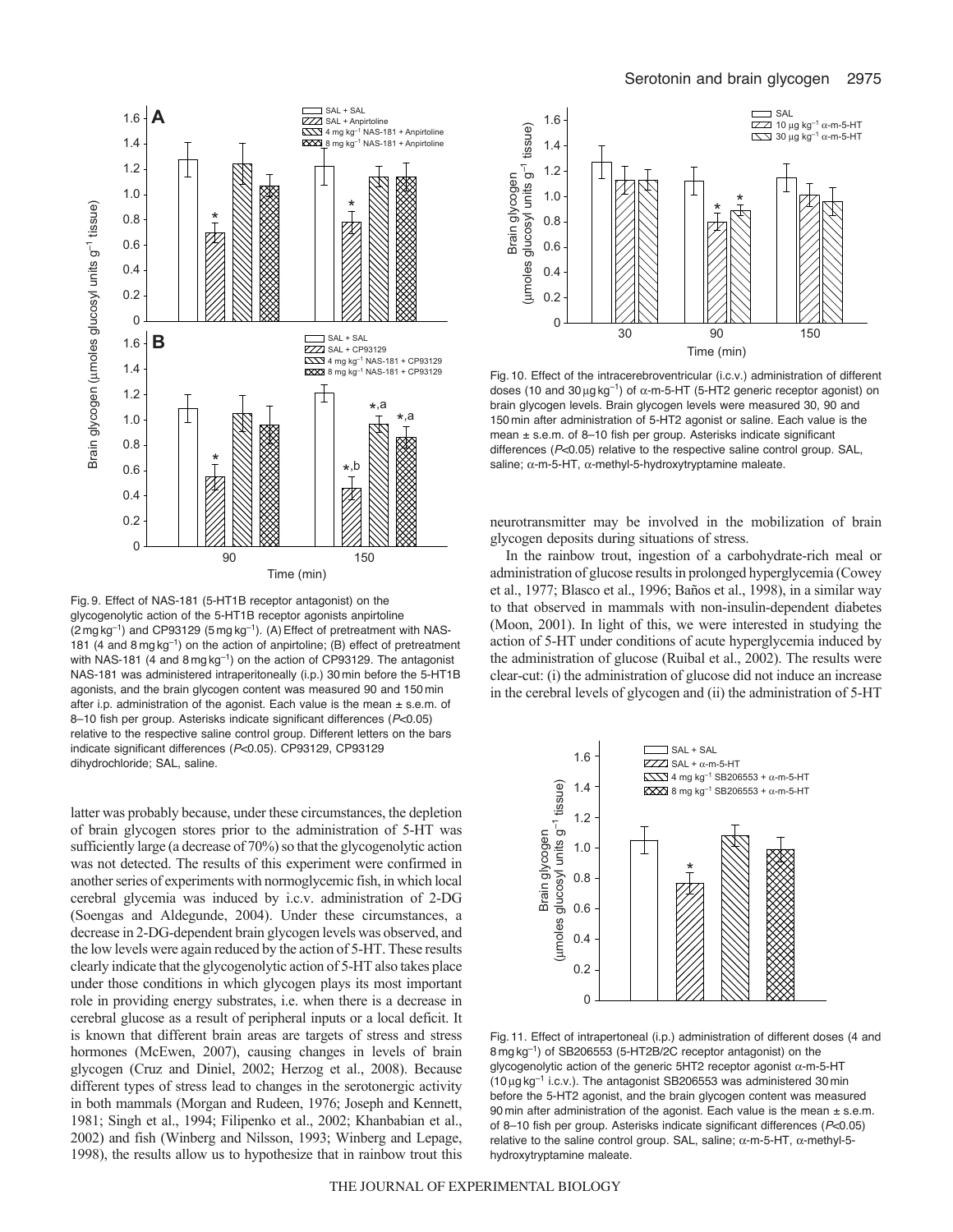



Fig. 12. Effects of the intraperitoneal (i.p.) administration of different doses of (±)-DOI (5-HT2A/2C receptor agonist) or *m*-CPP (5-HT2B/2C receptor agonist) on brain glycogen levels. (A) Effect of 1 and 3 mg kg<sup>-1</sup> (±)-DOI; (B) effect of 2 and 5 mg kg–1 *m-*CPP. Brain glycogen levels were measured 30, 90 and 150 min after administration of 5-HT2 agonists or saline. Each value is the mean  $\pm$  s.e.m. of 8-10 fish per group. Asterisks indicate significant differences (*P*<0.05) relative to the respective saline control group. (±)-DOI, (±)-DOI hydrochloride; SAL, saline.

did not induce glycogenolysis. The first observation is not consistent with findings in the mammalian brain, in which hyperglycemia may induce glycogenesis (Morgenthaler et al., 2006; Brown and Ransom, 2007). It is possible that in hyperglycemic rainbow trout the absence of any glycogenic or glycogenolytic response to 5-HT may form part of a metabolic adaptation related to the intolerance of the species to glucose. In relation to this, it has been observed in this species that under short-term hyperglycemic conditions the brain does not appear to be sensitive enough to produce changes in food intake (Soengas and Aldegunde, 2004) and that prolonged hyperglycemia is required before a slight decrease in intake occurs (Polakoff et al., 2008). It can be speculated that an inhibition of GPase brought about by an excess of glucose (Brown, 2004) may counteract the action of 5-HT on this enzyme. Nonetheless, the latter results clearly indicate that in the rainbow trout the role of glycogen as a supply of energy substrates will only take place under conditions of a deficit of cerebral glucose.

In conclusion, these results demonstrate that in fish, as in mammals, serotonin is involved in the modulation of cerebral metabolic homeostasis by activating brain glycogenolysis but that this modulation only occurs in situations of normoglycemia and hypoglycemia and not in hyperglycemia.

#### **Brain 5-HT receptors and glycogenolysis**

The cellular responses to 5-HT are mediated by several families of serotonin receptors. In mammals, the pharmacology of 5-HT modulation of brain glycogenolysis appears to involve different 5HT2



Fig. 13. Effects of the intraperitoneal (i.p.) administration of different doses of BW723C86 (5-HT2B receptor agonist) or WAY161503 (5-HT2C receptor agonist) on brain glycogen levels. (A) Effect of 2 and 8 mg kg<sup>-1</sup> BW723C86; (B) effect of 2 and 4 mg kg–1 WAY161503. Brain glycogen levels were measured 30 and 90 min after administration of 5-HT2 agonists or saline. Each value is the mean  $\pm$  s.e.m. of 8–10 fish per group. Asterisks indicate significant differences (*P*<0.05) relative to the respective vehicle or saline control group. VEH, vehicle; BW723C86, BW723C86 hydrochloride; WAY161503, WAY161503 hydrochloride; SAL, saline.

receptor subtypes (Xiaohu et al., 1993; Chen et al., 1995; Poblete and Azmitia, 1995; Darvesh et al., 2002; Darvesh and Gudelsky, 2003). It is known that, in the mammalian brain, glycogen is mainly stored in the astrocytes (Brown and Ransom, 2007) and that these cells express most of the 5-HT subtype receptors (Hirst et al., 1997; Porter and McCarthy, 1997; Hirst et al., 1998; Hanssonp and Ronnback, 2004; Li et al., 2008; Osredkar and Krzan, 2009), with the 5-HT1B and 5-HT2A subtypes being most widely distributed in the brain (Osredkar and Krzan, 2009). In the non-mammalian brain, glycogen is also present in astrocytes (Kruger and Maxwell, 1967; Roots, 1986; Monzón-Mayor et al., 1990), but much less is known about the possible metabolic glial interactions than in the case of mammals (Bullock, 2004; Samosudova et al., 2010; Verkhratsky, 2010). Organization of the serotonergic system is highly conserved among vertebrates (Parent, 1981; Parent et al., 1984; Jacobs and Azmitia, 1992), although very little is actually known about the presence and/or distribution of the different 5-HT receptor subtypes in the fish brain. Nevertheless, it has been reported that the neurotransmitter receptor pattern in cultured rainbow trout astrocytes appears to be quite similar to that reported for cultured rat astrocytes (Frojdo et al., 2002).

The results obtained in this part of the study clearly suggest that 5-HT1A and 5-HT1B receptor-like subtypes mediate the glycogenolytic action of 5-HT in fish brain. The 5-HT1A (8-OH-DPAT) and 5-HT1B (anpirtoline and CP93129) receptor agonists exhibited a clear, dose- and time-dependent stimulation of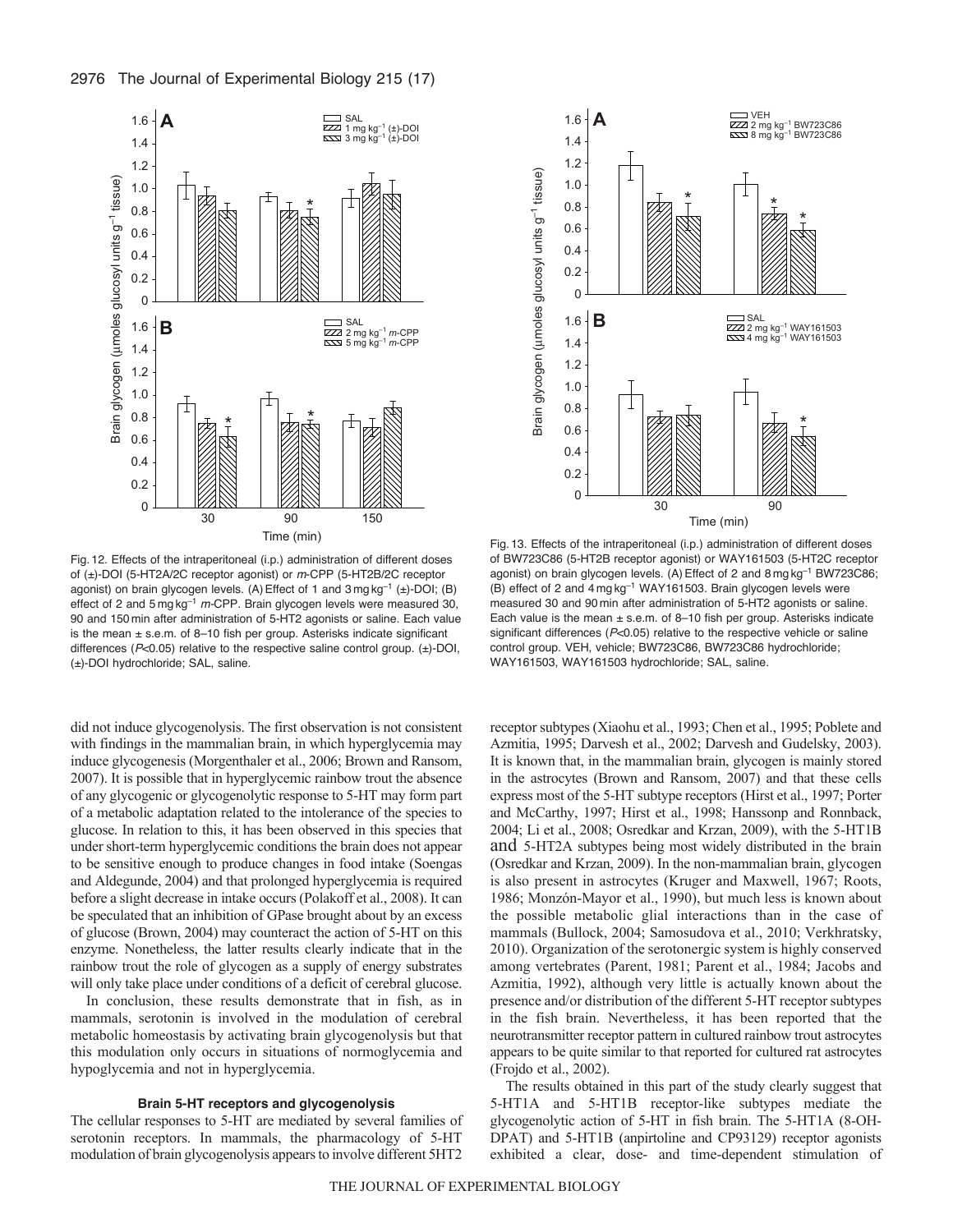glycogenolysis. Moreover, in both cases, selective 5-HT1A (WAY100135 and NAN190) and 5-HT1B (NAS-181) receptor antagonists were able to counteract the stimulatory action of the agonists. There is evidence for the presence of 5-HT1A-like receptors in the nervous system of fish (Dietl and Palacios, 1988; Hansley and Cohen, 1992; Winberg and Nilson, 1996; Winberg et al., 1997; Summers and Winberg, 2006; Allee et al., 2008; Kreke and Dietrich, 2008). By contrast, there is little evidence for the presence of the 5-HT1B receptor subtype. In an autoradiographic study in fish and other lower vertebrates, Palacios and Dietl did not observe any clearly identifiable binding of  $\lceil \sqrt[3]{H} \rceil$ 5-HT to the putative 5-HT1B site (Palacios and Dietl, 1988). However, more recently, the presence of a 5-HT1B-like receptor has been reported in reptiles (Baxter et al., 2001), amphibians (Butt et al., 2002; McLean and Sillar, 2004) and fish (Krek and Dietrich, 2008; Norton et al., 2008). The existence in fish brain of a 5-HT1 receptor with pharmacological characteristics similar to those of the mammalian 5-HT1B receptor can therefore be assumed. In summary, we report the first evidence that in the fish brain, glycogenolysis can be stimulated by activation of 5-HT1 receptors with pharmacological characteristics similar to those of mammalian 5-HT1A and 5-HT1B receptors.

The present results show that 5-HT2 receptors also mediate the glycogenolytic action of 5-HT, although to a lesser extent than previously observed in the 5-HT1 receptors. In theory, these results are consistent with findings in mammals, in which it has been found that 5-HT2 receptors mediate the glycogenolytic action of 5-HT (Darvesh et al., 2002; Darvesh and Gudelsky, 2003). Administration of the generic agonist 5-HT2 ( $\alpha$ -m-5-HT) or the agonists 5HT2A/2C [(±)-DOI] or 5-HT2B/2C (*m*-CPP) produced glycogenolytic responses, of which that induced by the agonist 5-HT2B/2C was similar to that induced by the generic agonist ( $\alpha$ -m-5-HT) whereas that induced by the agonist 5-HT2A/2C was clearly of lower magnitude. These results allow us to rule out involvement of the 5- HT2A subtype and focus on the possible mediation by the 5-HT2B and 2C subtypes. After administration of the selective agonists 5- HT2B (BW723C86) and 5-HT2C (WAY161503) it was found that their activation also gave rise to glycogenolytic effects, although of greater intensity than found with the mixed 5-HT2 (2A/2C and 2B/2C) agonists previously studied. Finally, it was observed that the glycogenolytic effect of  $\alpha$ -m-5-HT is blocked by the administration of a potent selective 5-HT2B/5-HT2C receptor antagonist (SB206553).

Although these results are not easy to interpret, the following conclusions can be reached. (1) The glycogenolytic action of 5-HT is partially mediated by 5-HT2-type receptors, *via* 5-HT2B and 5- HT2C-like subtypes. In the latter case, this is consistent with what has been observed in mammals (Xiaohu et al., 1993; Chen et al., 1995). We believe that the greater intensity of glycogenolysis induced by each agonist individually, relative to that observed after administration of the agonist 5-HT2B/2C excludes the possible involvement of a possible 5-HT2-like receptor with mixed 5- HT2B/2C pharmacological characteristics. (2) The glycogenolytic action mediated by the agonist 5-HT2A/2C is clearly explained by activation of the 5-HT2C receptor, which implies that 5-HT2A-like receptors are not involved in the glycogenolytic action of 5-HT, unlike in mammals (Poblete and Azmitia, 1995). (3) The glycogenolytic action mediated by 5-HT2-like receptors is apparently of a smaller magnitude than that mediated by 5-HT1 like receptors. As in the case of 5-HT1 receptors, studies on the possible presence of 5-HT2-type receptors in fish brains are scarce. However, there is some evidence for the presence of 5-HT2 receptors in the fish brain similar to those found in the brains of mammals (Allee et al., 2008), as well as the presence of receptor subtypes similar to 5-HT2A and 5-HT2B in zebrafish and globe fish (Kroeze and Roth, 2006; Kreke and Dietrich, 2008) and to 5- HT2C in zebrafish and salmonids (Winberg and Nilsson, 1996; Kreke and Dietrich, 2008).

In conclusion, the results demonstrate that, in normoglycemic conditions, 5-HT induces brain glycogenolysis through activation of 5-HT1 (5-HT1A and 5-HT1B-like) and 5-HT2 (5-HT2B and 5- HT2C-like) receptors by a mechanism that involves an increase in the activity of GPase.

#### **LIST OF ABBREVIATIONS**

| $(\pm)$ -DOI     | $(\pm)$ -DOI hydrochloride                   |
|------------------|----------------------------------------------|
| $2-DG$           | 2-deoxy-D-glucose                            |
| $5-HT$           | 5-hydroxytryptamine or serotonin             |
| 8-OH-DPAT        | 8-hydroxy-DPAT hydrobromide                  |
| anpirtoline      | anpirtoline hydrochloride                    |
| BW723C86         | BW723C86 hydrochloride                       |
| CP93129          | CP93129 dihydrochloride                      |
| <b>DMSO</b>      | dimethylsulphoxide                           |
| GLU              | glucose                                      |
| GPase            | glycogen phosphorylase                       |
| i.e.v.           | intracerebroventricular                      |
| 1.p.             | intraperitoneal                              |
| $m$ -CPP         | m-CPP hydrochloride                          |
| <b>NAN190</b>    | NAN190 hydrobromide                          |
| SAL              | saline                                       |
| SB206553         | SB206553 hydrochloride                       |
| <b>VEH</b>       | vehicle                                      |
|                  | WAY100135 WAY100135 dihydrochloride          |
| WAY161503        | WAY161503 hydrochloride                      |
| $\alpha$ -m-5-HT | $\alpha$ -methyl-5-hydroxytryptamine maleate |

#### **FUNDING**

This study was supported by a Research Grant from the Xunta de Galicia (INCITE08PXIB2000053PR) to M.A. J.J.P.M. was the recipient of a predoctoral fellowship from the Xunta de Galicia (programa Maria Barbeito).

#### **REFERENCES**

- **Ahlander-Lüttgen, M., Madjid, N., Schött, P. A., Sandin, J. and Ogren, S. O.** (2003). Analysis of the role of the 5-HT1B receptor in spatial and aversive learning in the rat. *Neuropsychopharmacol.* **28**, 1642-1655.
- **Aldegunde, M. and Mancebo, M.** (2006). Effects of neuropeptide Y on food intake and brain biogenic amines in the rainbow trout (*Oncorhynchus mykiss*). *Peptides* **27**, 719-727.
- **Allee, S. J., Markham, M. R., Salazar, V. K. and Stoddard, P. K.** (2008). Opposing actions of 5HT1A and 5HT2-like serotonin receptors on modulations of the electric signal waveform in the electric fish *Brachyhypopomus pinnicaudatus*. *Horm. Behav.* **53**, 481-488.
- **Baños, N., Baró, J., Castejón, C., Navarro, I. and Gutiérrez, J.** (1998). Influence of high-carbohydrate enriched diets on plasma insulin levels and insulin and IGF-I receptors in trout*. Regul. Pept.* **77**, 55-62.
- **Baxter, L. R., Ackermann, R. F., Clark, E. C. and Baxter, J. E.** (2001). Brain mediation of *Anolis* social dominance displays. I. Differential basal ganglia activation. *Brain Behav. Evol.* **57**, 169-183.
- **Blasco, J., Fernández-Borrás, J., Marimon, I. and Requena, A.** (1996). Plasma glucose kinetics and tissue uptake in brown trout in vivo: effect of an intravascular glucose load. *J. Comp. Physiol. B* **165**, 534-541.
- **Bradford, M. M.** (1976). A rapid and sensitive method for the quantitation of microgram quantities of protein utilizing the principle of protein-dye binding. *Anal. Biochem.* **72**, 248-254.
- **Brown, A. M.** (2004). Brain glycogen re-awakened. *J. Neurochem.* **89**, 537-552. **Brown, A. M. and Ransom, B. R.** (2007). Astrocyte glycogen and brain energy
- metabolism. *Glia* **55**, 1263-1271.
- **Bullock, T. H.** (2004). The natural history of neuroglia: an agenda for comparative studies. *Neuron Glia Biol.* **1**, 97-100.
- **Butt, C. H., Zhao, B., Duncan, M. J. and Debski, E. A.** (2002). Sculpting the visual map: the distribution and function of serotonin-1A and serotonin-1B receptors in the optic tectum of the frog. *Brain Res.* **931**, 21-31.
- **Cambray-Deakin, M., Pearce, B., Morrow, C. and Murphy, S.** (1988). Effects of neurotransmitters on astrocyte glycogen stores *in vitro*. *J. Neurochem.* **51**, 1852- 1857.
- **Chen, Y., Peng, L., Zhang, X., Stolzenburg, J.-U. and Hertz, L.** (1995). Further evidence that fluoxetine interacts with a 5-HT2c receptor in glial cells. *Brain Res. Bull.* **38**, 153-159.
- **Choi, I. Y., Seaquist, E. R. and Gruetter, R.** (2003). Effect of hypoglycemia on brain glycogen metabolism in vivo. *J. Neurosci. Res.* **72**, 25-32.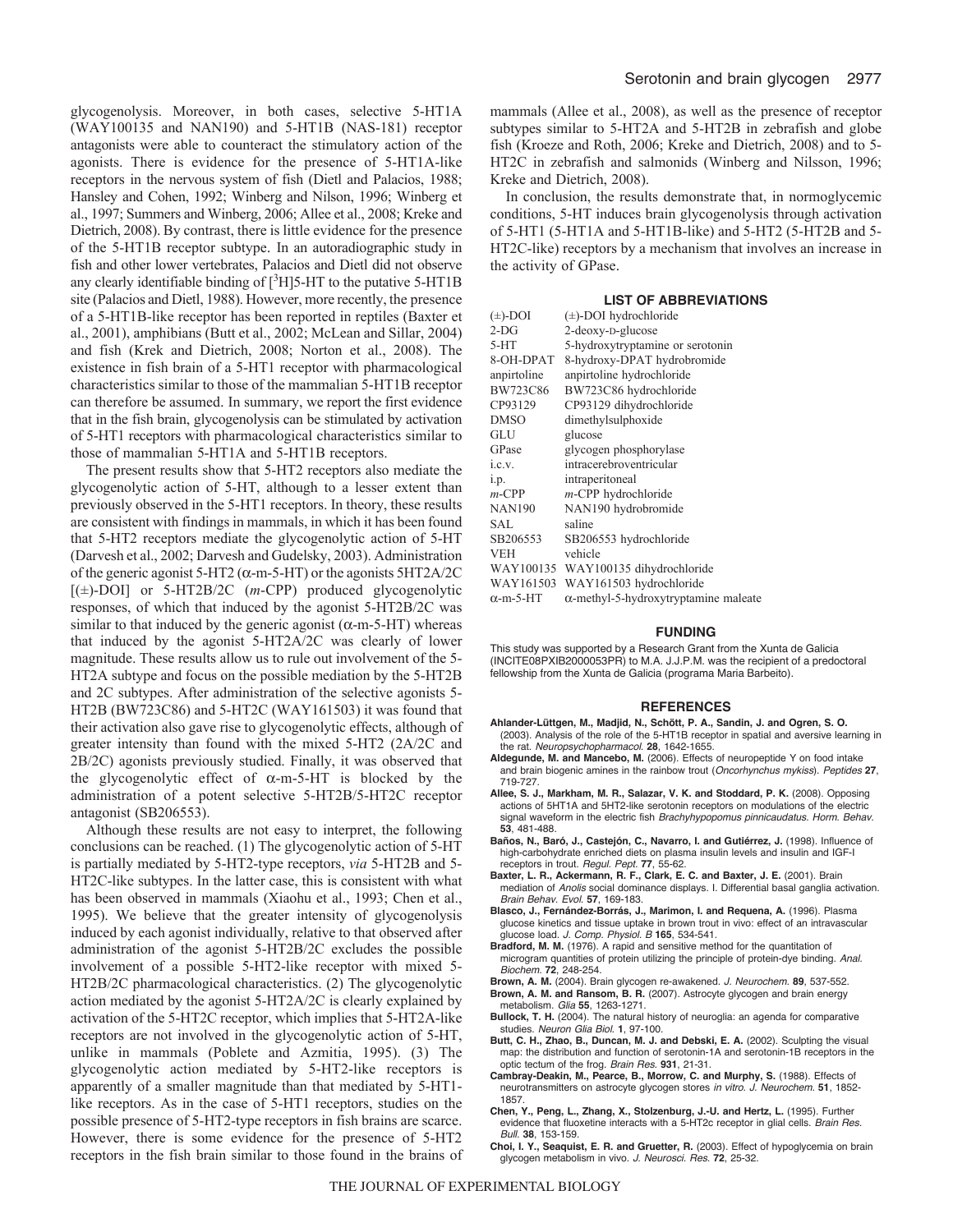**Cowey, C. B., Knox, D., Walton, M. J. and Adron, J. W.** (1977). The regulation of gluconeogenesis by diet and insulin in rainbow trout (*Salmo gairdneri*). *Br. J. Nutr*. **38**, 463-470.

**Cruz, N. F. and Dienel, G. A.** (2002). High glycogen levels in brains of rats with minimal environmental stimuli: implications for metabolic contributions of working astrocytes. *J. Cereb. Blood Flow Metab.* **22**, 1476-1489.

**Darvesh, A. S. and Gudelsky, G. A.** (2003). Activation of 5-HT2 receptors induces glycogenolysis in the rat brain. *Eur. J. Pharmacol.* **464**, 135-140.

- **Darvesh, A. S., Shankaran, M. and Guldelsky, G. A.** (2002). 3,4- Methylenedioxymethamphetamine produces glycogenolysis and increases the extracellular concentration of glucose in the rat brain. *J. Pharmacol. Exp. Ther.* **300**, 138-144.
- **De Deurwaerdere, P., Navailles, S., Berg, K. A., Clarke, W. P. and Spampinato, U.** (2004). Constitutive activity of the serotonin2C receptor inhibits in vivo dopamine release in the rat striatum and nucleus accumbens. *J. Neurosci.* **24**, 3235-3241.
- **Dietl, M. and Palacios, J. M.** (1988). Autoradiographic studies of serotonin receptors. In *The Serotonin Receptors* (ed. E. Sanders-Bush), pp. 89-138. Clifton, NJ: Humana Press.
- **Egashira, N., Koushi, E., Mishima, K., Iwasaki, K., Oishi, R. and Fujiwara, M.** (2007). 2,5-Dimethoxy-4-iodoamphetamine (DOI) inhibits Δ9-Tetrahydrocannabinolinduced catalepsy-like immobilization in mice. *J. Pharmacol. Sci.* **105**, 361-366.
- **Filipenko, M. L., Beilina, A. G., Alekseyenko, O. V., Dolgov, V. V. and Kudryavtseva, N. N.** (2002). Increase in expression of brain serotonin transporter and monoamine oxidase genes induced by repeated experience of social defeats in male mice. *Biochemistry* **67**, 451-455.
- **Forsyth, R., Fray, A., Boutelle, M., Fillenz, M., Middleditch, C. and Burchell, A.** (1996). A role for astrocytes in glucose delivery to neurons? *Dev. Neurosci.* **18**, 360- 370.
- **Foster, G. D., Youson, J. H. and Moon, T. W.** (1993). Carbohydrate metabolism in the brain of the adult lamprey. *J. Exp. Zool.* **267**, 27-32.
- **Frojdo, E. M., Westerlund, J. and Isomaa, B.** (2002). Culturing and characterization of astrocytes isolated from juvenile rainbow trout (*Oncorhynchus mykiss*). *Comp. Biochem. Physiol.* **133A**, 17-28.

**Gesto, M., Soengas, J. L. and Míguez, J. M.** (2008). Acute and prolonged stress responses of brain monoaminergic activity and plasma cortisol levels in rainbow trout are modified by PAHs (naphthalene, beta-naphthoflavone and benzo(a)pyrene) treatment. *Aquat. Toxicol.* **86**, 341-351.

**Ginawi, O. T., Al-Majed, A. A. and Al-Suwailem, A. K.** (2005). NAN-190, a possible specific antagonist for methamphetamine. *Regul. Toxicol. Pharmacol.* **41**, 122-127.

- **Hansley, S. H. and Cohen, J. L.** (1992). Effects of serotonergic agonists and antagonists on ganglion cells in goldfish retina. *Visual Neurosci.* **9**, 353-364.
- **Hanssonp, E. and Rönnbäck, L.** (2004). Astrocytic receptors and second messenger systems. *Adv. Mol. Cell Biol.* **31**, 475-501.
- **Herzog, R. I., Chan, O., Yu, S., Dziura, J., McNay, E. C. and Sherwin, R. S.** (2008). Effect of acute and recurrent hypoglycemia on changes in brain glycogen concentration. *Endocrinology* **149**, 1499-1504.
- **Hirst, W. D., Price, G. W., Rattray, M. and Wilkin, G. P.** (1997). Identification of 5 hydroxytryptamine receptors positively coupled to adenylyl cyclase in rat cultured astrocytes. *Br. J. Pharmacol.* **120**, 509-515.
- **Hirst, W. D., Cheung, N. Y., Rattray, M., Price, G. W. and Wilkin, G. P.** (1998). Cultured astrocytes express messenger RNA for multiple serotonin receptor subtypes, without functional coupling of 5-HT1 receptor subtypes to adenylyl cyclase. *Brain Res. Mol. Brain Res.* **61**, 90-99.
- **Ichikawa, J. and Meltzer, H. Y.** (1995). DOI, a 5-HT2A/2C receptor agonist, potentiates amphetamine-induced dopamine release in rat striatum. *Brain Res.* **698**, 204-208.
- **Jacobs, B. L. and Azmitia, E. C.** (1992). Structure and function of the brain serotonin system. *Physiol. Rev.* **72**, 165-229.
- **Joseph, M. and Kennet, G.** (1981). Brain tryptophan and 5-HT function in stress. *Br. J. Pharmacol.* **73**, 267-271.
- **Keppler, D. and Decker, K.** (1974). Glycogen determination with amyloglucosidase. In *Methods of Enzymatic Analysis* (ed. H. U. Bergmeyer), pp. 1127-1131. New York: Academic Press.

**Khanbabian, M. V., Kirakosyan, M. P. and Sargsyan, R. Sh.** (2002).

Electrophysiological and pharmacological analysis of neuronal activity in the midbrain medial raphe nucleus after acute immobilization stress. *Neurophysiol.* **34**, 147-149. **Kreke, N. and Dietrich, D. R.** (2008). Physiological endpoints for potential SSRI interactions in fish. *Crit. Rev. Toxicol.* **38**, 215-247.

**Kroeze, W. K. and Roth, B. L.** (2006). Molecular Biology and genomic organization of G-protein-Couple Serotonin Receptors. In *The Serotonin Receptors: From Molecular Pharmacology to Human Therapeutics* (ed. B. L. Roth), pp. 1-38. Totowa, NJ: Humana Press.

- **Kruger, L. and Maxwell, D. S.** (1967). Comparative fine structure of vertebrate neuroglia: teleosts and reptiles. *J. Comp. Neurol.* **129**, 115-142.
- **Li, B., Zhang, S., Zhang, H., Un, W., Cai, L., Hertz, L. and Peng, L.** (2008). Fluoxetine-mediated 5-HT2B receptor stimulation in astrocytes causes EGF receptor transactivation and ERK phosphorylation. *Psychopharmacology* **201**, 443-458.

**Magistretti, P. J.** (1988). Regulation of glycogenolysis by neurotransmitters in the central nervous system. *Diabete. Metab.* **14**, 237-246.

- **Magistretti, P. J., Sorg, O. and Martin, J.** (1993). Regulation of glycogen metabolism in astrocytes: physiological, pharmacological, and pathological aspects. In *Astrocytes Pharmacology and Function* (ed. S. Murphy), pp. 243-265. San Diego, CA: Academic Press.
- **Magnoni, L. J., Míguez, J. M. and Soengas, J. L.** (2001). Glucagon effects on brain carbohydrate and ketone body metabolism of rainbow trout. *J. Exp. Zool.* **290**, 662- 71.
- **McEwen, B. S.** (2007). Physiology and neurobiology of stress and adaptation: central role of the brain. *Physiol. Rev.* **87**, 873-904.
- **McLean, D. L. and Sillar, K. T.** (2004). Divergent actions of serotonin receptor activation during fictive swimming in frog embryos. *J. Comp. Physiol. A* **190**, 391-402.
- **Monzon-Mayor, M., Yanes, C., Jamest, J. L. and Sturrock R. R.** (1990). An ultrastructural study of the development of astrocytes in the midbrain of the lizard. *J. Anat.* **170**, 33-41.
- **Moon, T. W.** (2001). Glucose intolerance in teleost fish: fact or fiction? *Comp. Biochem. Physiol*. **129B**, 243-249.
- **Moon, T. W., Foster, G. D. and Plisetskaya, E. M.** (1989). Changes in peptide hormones and liver enzymes in the rainbow trout deprived of food for 6 weeks. *Can. J. Zool.* **67**, 2189-2193.
- **Morgan, W. W. and Rudeen, P. K.** (1976).Temporal study of 5-hydroxyindoleacetic acid normalization during recovery from immobilization stress. *Exp. Neurol.* **51**, 259- 262.
- **Morgenthaler, F. D., Dee, M., Koski, A., Kraftsik, R., Henry, P.-G. and Gruetter, R.** (2006). Biochemical quantification of total brain glycogen concentration in rats under different glycemic states. *Neurochem. Int.* **48**, 616-622.
- **Norton, W. H., Folchert, A. and Bally-Cuif, L.** (2008). Comparative analysis of serotonin receptor (HTR1A/HTR1B families) and transporter (slc6a4a/b) gene expression in the zebrafish brain. *J. Comp. Neurol.* **511**, 521-542.

**Ochi, T. and Goto, T.** (2000). The antinociceptive effect induced by FR140423 is mediated through spinal 5-HT2A and 5-HT3 receptors. *Eur. J. Pharmacol.* **409**, 167- 172.

**Osredkar, D., and Krzan, M.** (2009). Expression of serotonin receptor subtypes in rat brain and astrocyte cell cultures: an age and tissue-dependent process. *Periodicum Biologorum* **111**, 129-135.

**Oz, G., Seaquist, E. R., Kumar, A., Criego, A. B., Benedict, L. E., Rao, J. P., Henry, P. G., Van De Moortele, P. F. and Gruetter, R.** (2007). Human brain glycogen content and metabolism: implications on its role in brain energy metabolism. *Am. J. Physiol. Endocrinol. Metab.* **292**, E946-E951.

Palacios, J. M., and Dietl, M. M. (1988). Autoradiographic studies of serotonin receptors. In *The Serotonin Receptors* (ed. E. Sanders-Bush), pp. 89-134. Clifton, NJ: Humana Press.

Papp, M. and Willmer, P. (1991). 8-OH-DPAT-induced place preference and place aversion: effects of PCPA and dopamine antagonists. *Psychopharmacol.* **103**, 99- 102.

- **Parent, A.** (1981). Comparative anatomy of the serotoninergic systems. *J. Physiol. (Paris)* **77**, 147-156.
- **Parent, A., Poitras, D., and Dubé, L.** (1984). Comparative anatomy of central monoaminergic systems. In *Handbook of Chemical Neuroanatomy* (ed. A. Björklund and T. Hökfelt), pp. 409-439. Oxford: Elsevier.
- **Pellerin, L., Bouzier-Sore, A. K., Aubert, A., Serres, S., Merle, M., Costalat, R. and Magistretti, P. J.** (2007). Activity-dependent regulation of energy metabolism by astrocytes: an update. *Glia* **55**, 1251-1262.
- **Poblete, J. C. and Azmitia, E. C.** (1995). Activation of glycogen phosphorylase by serotonin and 3,4-methylenedioxymethamphetamine in astroglial-rich primary cultures: involvement of the 5-HT2A receptor. *Brain Res.* **680**, 9-15.
- **Polakof, S., Arjona, F. J., Sangiao-Alvarellos, S., Martín del Río, M. P., Mancera, J. M. and Soengas, J. L.** (2006). Food deprivation alters osmoregulatory and metabolic responses to salinity acclimation in gilthead sea bream *Sparus auratus*. *J. Comp. Physiol. B* **176**, 441-452.

**Polakof, S., Míguez, J. M. and Soengas, J. L.** (2008). Changes in food intake and glucosensing function of hypothalamus and hindbrain in rainbow trout subjected to hyperglycemic or hypoglycemic conditions. *J. Comp. Physiol. A* **194**, 829-839.

- Porter, J. T. and McCarthy, K. D. (1997). Astrocytic neurotransmitter receptors in situ and in vivo. *Prog. Neurobiol.* **51**, 439- 455.
- **Quach, T. T., Duchemin, A. M., Rose, C. and Schwartz, J.-C.** (1982). Glycogenolysis induced by serotonin in brain: identification of a new class of receptor. *Nature* **298***,* 373-375.
- **Rodriguez de Fonseca, F., Navarro, M., Gomez, R., Escuredo, L., Nava, F., Fu, J., Murillo-RodrIguez, E., Giuffrida, A., LoVerme, J., Gaetani, S. et al.** (2001). An anorexic lipid mediator regulated by feeding. *Nature* **414**, 209-212.

**Roots, B. I.** (1986). Phylogenetic development of astrocytes. In *Astrocytes*, vol. 1 (ed. S. Fedoroff and A. Vernadakis), pp. 1-34. New York: Academic Press.

- **Ruibal, C., Soengas, J. L. and Aldegunde, M.** (2002). Brain serotonin and the control of food intake in rainbow trout (*Oncorhynchus mykiss*): effects of changes in plasma glucose levels. *J. Comp. Physiol. A* **188**, 479-484.
- **Samosudova, N. V., Reutov, V. P., and Larionova, N. P.** (2010). Role of glycogen in processes of cerebellar glial cells under conditions of its damage with sodium nitrite. *Bull. Exp. Biol. Med.* **150**, 247-250.
- **Sangiao-Alvarellos, S., Bouça, P., Miguez, J. M. and Soengas, J. L.** (2003). Intracerebroventricular injections of noradrenaline affect brain energy metabolism of rainbow trout. *Physiol. Biochem. Zool.* **76**, 663-671.
- **Sangiao-Alvarellos, S, Lapido, M., Míguez, J. M. and Soengas, J. L.** (2004). Effects of central administration of arginine vasotocin on monoaminergic neurotransmitters and energy metabolism of rainbow trout brain. *J. Fish Biol*. **64**, 1313-1329.

**Sangiao-Alvarellos, S., Arjona, F. J., Míguez, J. M., Martín del Río, M. P.,**

- **Soengas, J. L. and Mancera, J. M.** (2006). Growth hormone and prolactin actions on osmoregulation and energy metabolism of gilthead sea bream (*Sparus auratus*). *Comp. Biochem. Physiol*. **144A**, 491-500.
- **Schreiber, R., Selbach, K., Asmussen, M., Hesse, D. and de Vry, J.** (2000). Effects of serotonin1/2 receptor agonists on dark-phase food and water intake in rats. *Pharmacol. Biochem. Behav.* **67**, 291-305.
- **Singh, V. B., Corley, K. C., Krieg, R. J., Phan, T. H. and Boadle-Biber, M. C.** (1994). Sound stress activation of tryptophan hydroxylase blocked by
- hypophysectomy and intracranial RU 38486. *Eur. J. Pharmacol.* **256**, 177-184. **Soengas, J. L. and Aldegunde, M.** (2002). Energy metabolism of fish brain. *Comp. Biochem. Physiol.* **131B**, 271-296.
- **Soengas, J. L. and Aldegunde, M.** (2004). Brain glucose and insulin: effects on food intake and brain biogenic amines of rainbow trout. *J. Comp. Physiol. A* **190**, 641- 649.
- **Soengas, J. L., Strong, E. F., Fuentes, J., Veira, J. A. R. and Andrés, M. D.** (1996). Food deprivation and refeeding in Atlantic salmon, *Salmo salar*: effects on brain and